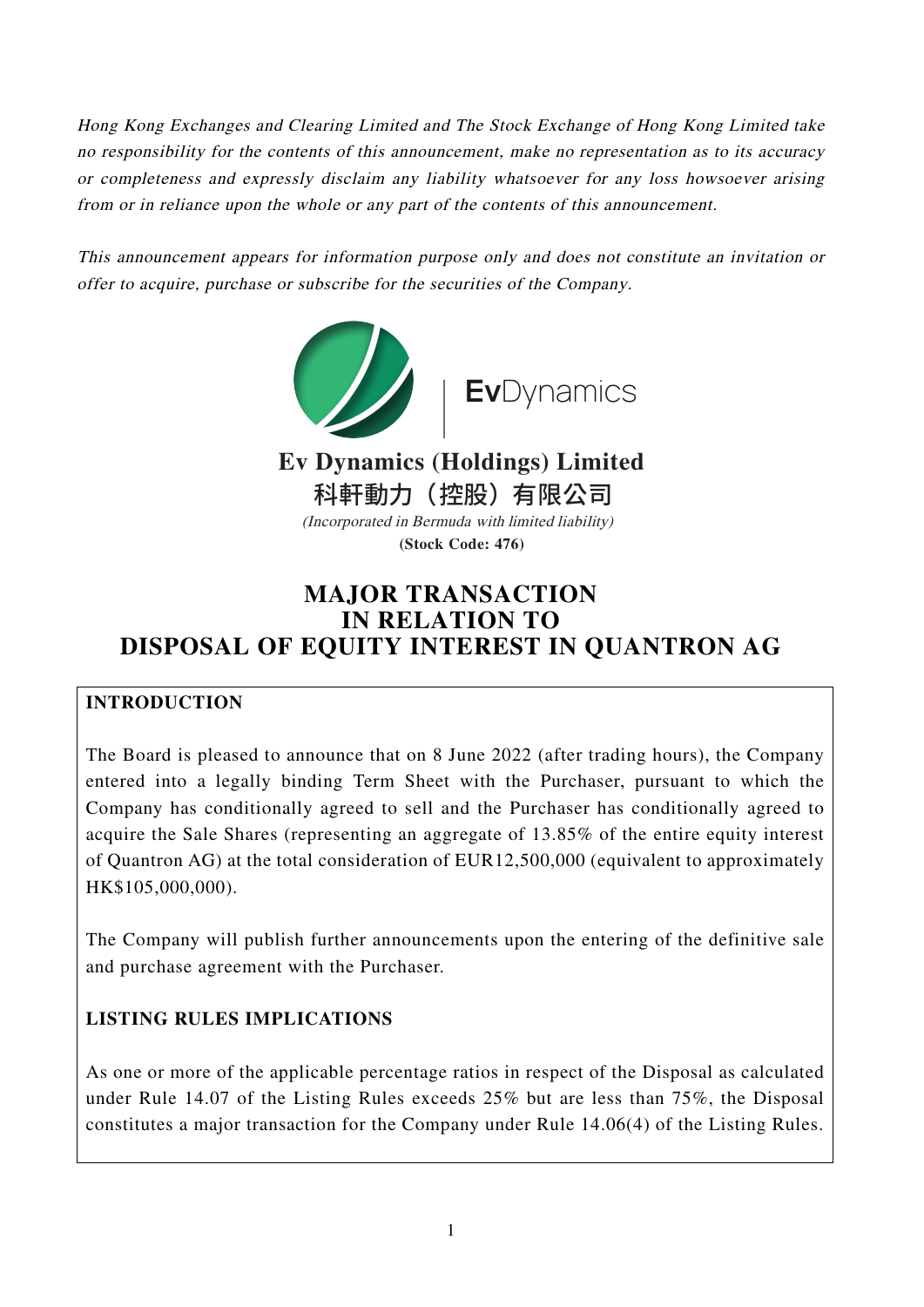A SGM will be convened and held for the Shareholders to consider and, if thought fit, approve the Term Sheet and the transactions contemplated thereunder. A circular containing, among other things, further details of the Term Sheet, together with a notice convening the SGM, is expected to be despatched to the Shareholders on or before 22 July 2022, as additional time is required for the entering of the definitive sale and purchase agreement and preparation of the financial information of Quantron AG.

**Completion of the Disposal is subject to the satisfaction of the conditions precedent under the Term Sheet and definitive sale and purchase agreements to be entered by the Company and the Purchaser. Shareholders and potential investors are advised to exercise caution when dealing in the Shares.** 

The Board is pleased to announce that on 8 June 2022 (after trading hours), the Company entered into a legally binding Term Sheet with the Purchaser, pursuant to which the Company has conditionally agreed to disposal of its interest in Quantron AG at the total consideration of EUR12,500,000 (equivalent to approximately HK\$105,000,000).

As at the date of this announcement, the Company holds the Sale Shares, being 9,157 shares of Quantron AG representing approximately 13.85% of the issued share capital of Quantron AG as a result of the Subscriptions conducted in April and July 2021. For details of the Subscriptions, please refer to the announcement of the Company dated 30 April 2021 and 29 July 2021.

The Sale Shares is classified as financial asset at fair value through profit or loss in the Group's consolidated financial statements. Upon Completion, the Company will cease to hold any equity interest in Quantron AG.

## **THE TERM SHEET**

The principal terms of the Term Sheet are summarized as follows.

#### **Date**

8 June 2022 (after trading hours)

## **Parties**

- (1) the Purchaser; and
- (2) the Company.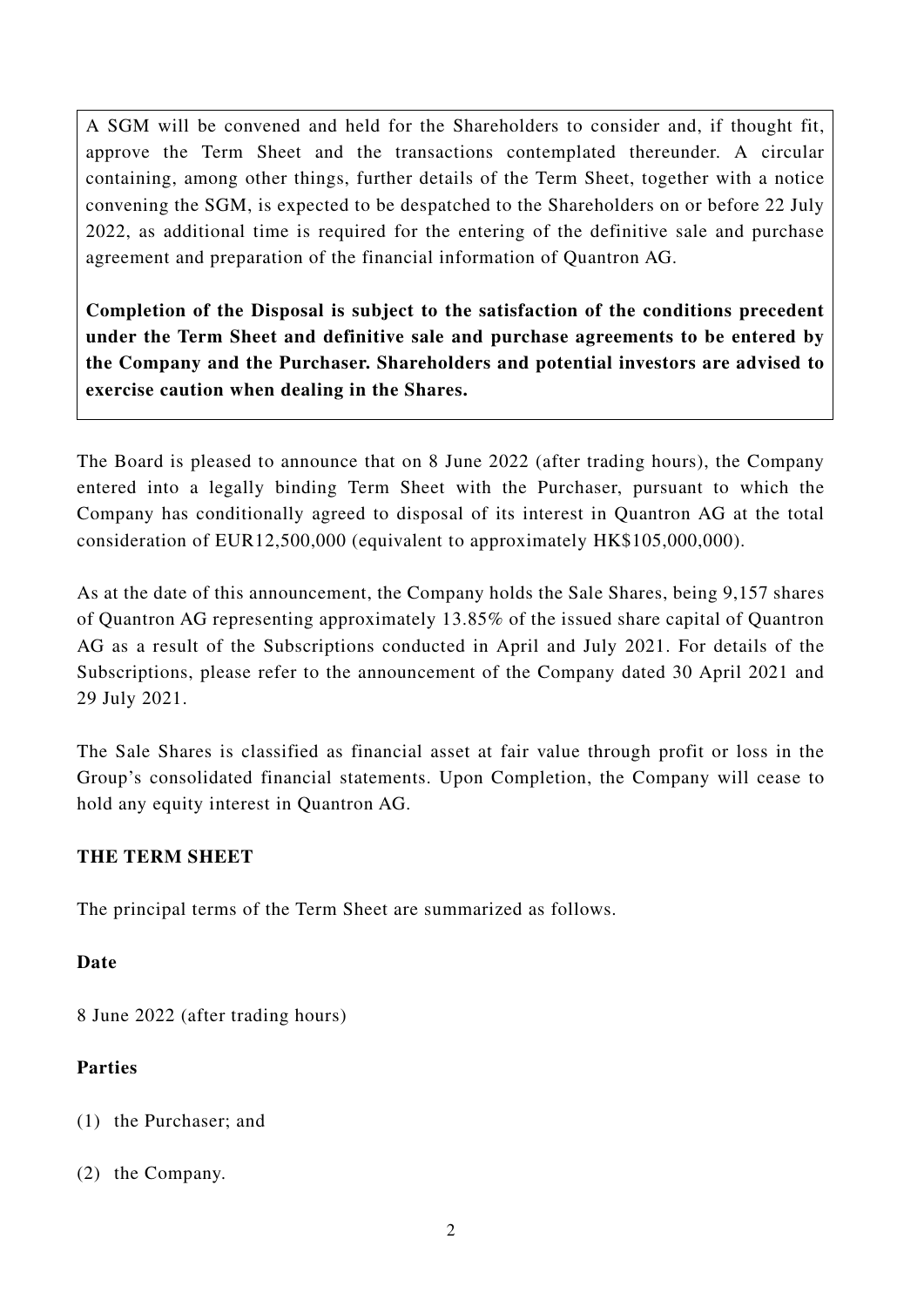To the best of knowledge, information and belief of the Board and after making all reasonable enquiries, the Purchaser and its ultimate beneficial owner(s) are third parties independent of and not connected with the Company and its connected persons.

## **Subject Matter**

Pursuant to the Term Sheet, the Company has conditionally agreed to sell and the Purchaser has conditionally agreed to acquire, the Sale Shares, representing approximately 13.85% of the equity interest in Quantron AG as at the date of this announcement, at the Consideration of EUR12,500,000 (equivalent to approximately HK\$105,000,000).

The Sale Shares is classified as financial asset at fair value through profit or loss in the Group's consolidated financial statements. Upon Completion, the Company will cease to hold any equity interest in Quantron AG.

#### **Consideration**

The Consideration payable by the Purchaser under the Term Sheet is EUR12,500,000 (equivalent to approximately HK\$105,000,000), which shall be payable by the Purchaser to the Company in cash with the following manner:

- (i) a deposit in the sum of EUR2,000,000 within 6 weeks from the date of the Term Sheet; and
- (ii) the remaining balance of the Consideration in the sum of EUR10,500,000 within 11 to 12 months from the date of the Term Sheet.

The Consideration was arrived at after arm's length negotiations among the parties to the Term Sheet and was determined with reference to, including but not limited to: (i) the business and development prospects of Quantron AG; and (ii) the reasons for the Disposal as mentioned in the section headed "Reasons for and benefits of the Disposal" below.

#### **Conditions precedent**

The Completion is conditional upon, among other things, the satisfaction of relevant listing rules and regulations, including but not limited to all necessary authorisations, approvals, clearance, consents and/or waivers from Shareholders as required under the Listing Rules, and relevant binding agreements in connection with the Term Sheet and for the transactions contemplated thereunder having been obtained and performed by the Company and the Purchaser.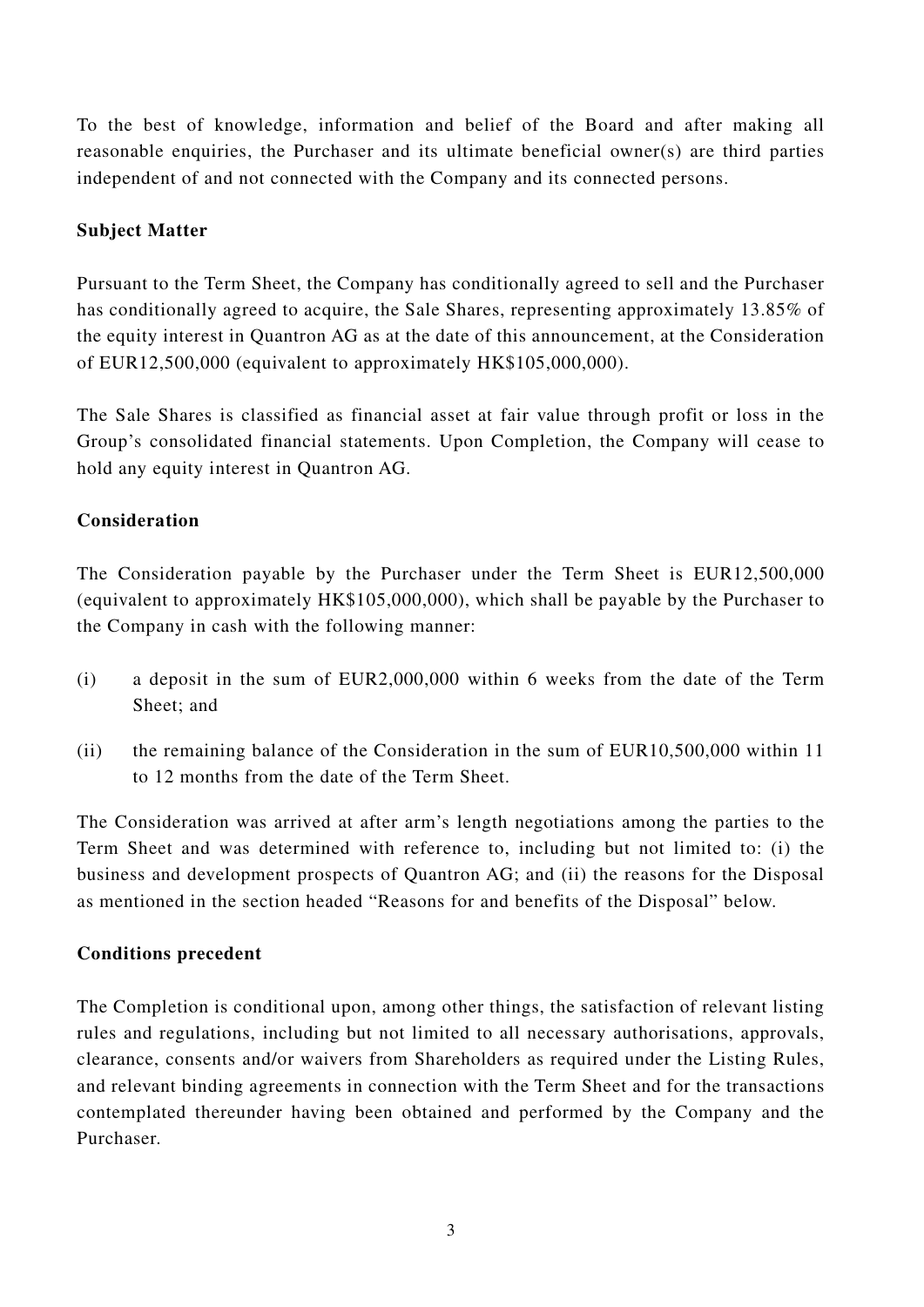## **Completion**

Completion shall take place on the Completion Date after satisfaction of all of the conditions precedent (or such other date as the Company may agree in writing).

## **INFORMATION OF THE GROUP AND THE COMPANY**

The principal activity of the Company is investment holding. The principal activities of the subsidiaries of the Company consist of investment holding, development of new energy business and mining.

## **INFORMATION ON THE PUCHASER**

The Purchaser is a limited company incorporated in the British Virgin Islands. It is principally engaged in the manufacturing of electrical vehicles. To the best of knowledge, information and belief of the Board and after making all reasonable enquiries, the ultimate beneficial owner of the Purchaser is YCapital Group Limited, a private equity investment firm with investments in the technology, electrical vehicle and telecommunications sector since 2013.

## **INFORMATION ON QUANTRON AG**

Quantron AG is a limited company incorporated in Germany in 2019 and is principally engaged in e-mobility in inner-city and regional passenger and freight transport. As at the date of this announcement, Quantron AG is beneficially owned as to 13.85% by the Company and 57.3% by Mr. Andreas Haller, a German citizen and the Founder of Quantron AG. The remaining shares of Quantron AG were held by a number of shareholders independent to the Company.

Quantron AG specialises in the electrification of used and existing vehicles. Quantron AG offers a wide spectrum of new e-commercial vehicles based on the requirements and needs of its customers, which ranges from electric vans and e-buses to electric heavy-duty tractor units. Quantron AG also provides logistics services, battery solutions, and comprehensive consulting services.

As disclosed in the announcement of the Company dated 13 August 2021, as settlement of part of the consideration for the Subscriptions, the Company issued 254,712,175 Shares to Quantron AG, representing approximately 2.83% of the issued Shares of the Company.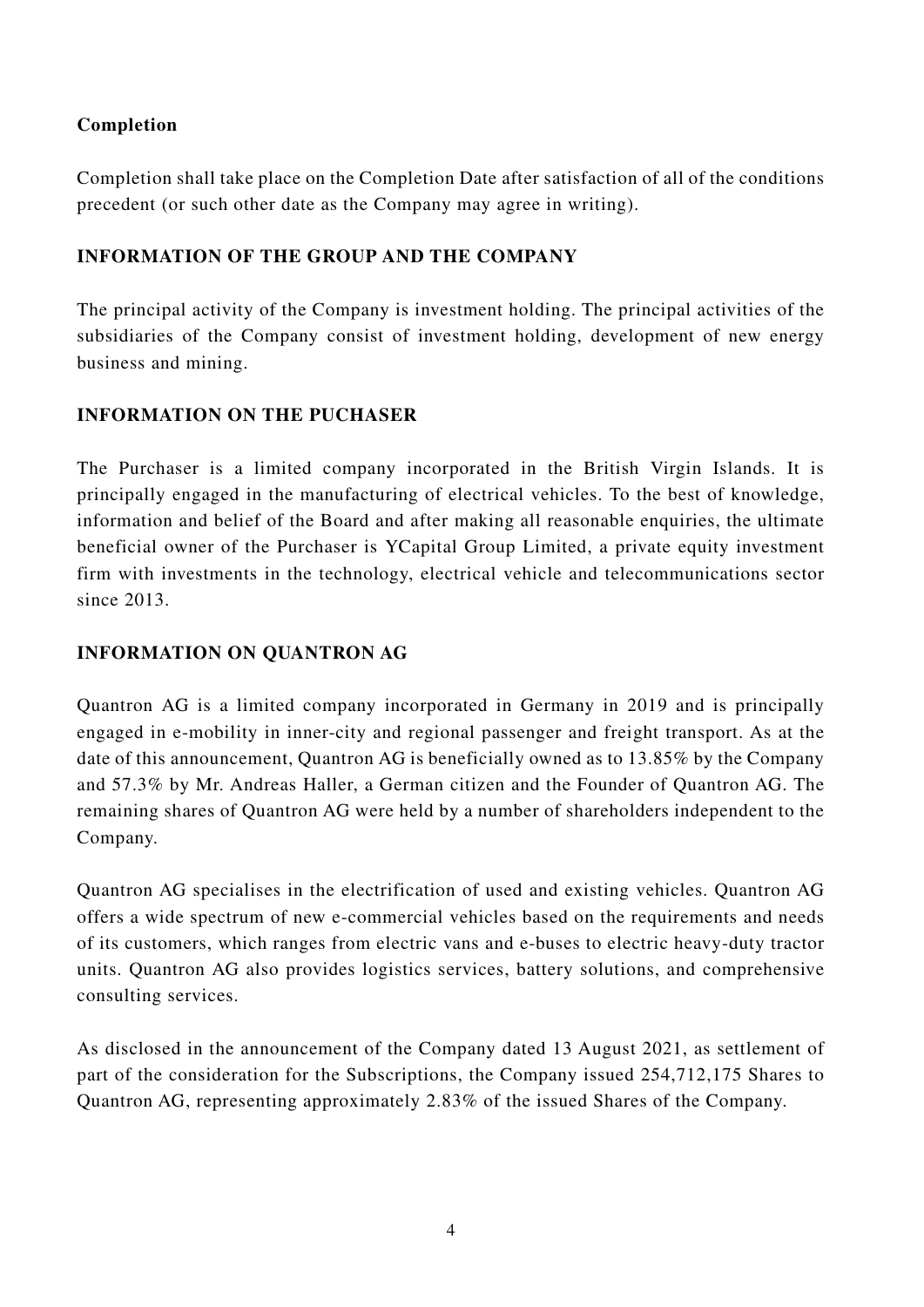Quantron AG recorded revenue of approximately EUR2.2 million for the year ended 31 December 2020 and EUR3.4 million for the ninth months ended 30 September 2021. The net loss after taxation of Quantron AG was approximately EUR3.1 million for the year ended 31 December 2020 and EUR3.4 million for the ninth months ended 30 September 2021. The unaudited net liabilities of Quantron AG were approximately EUR3.2 million as at 30 September 2021.

## **REASONS FOR AND BENEFITS OF THE DISPOSAL**

The principal activity of the Company is investment holding. The principal activities of the subsidiaries of the Company consist of investment holding, development of new energy business and mining.

In recent years, the Group has expanded its business into overseas markets instead of relying solely on the PRC market. The Company conducted the Subscriptions expecting to create a synergy effect with Quantron AG in view of establishing a foothold in Europe for achieving faster growth in European regions. After the completion of the Subscriptions, the Company received some purchase orders via Quantron AG for the manufacturing of its electric buses and relevant components. It is expected that the Group may continue to receive purchase orders from Quantron AG after the Disposal.

As the Group will record net cash inflow from the Disposal, given the Group subscribed for the Sale Shares through the Subscriptions at a total consideration of approximately EUR7,027,930, which was settled by the Group through a combination of cash and allotment and issuance of consideration shares, while the Consideration for the Disposal is EUR12,500,000 (equivalent to approximately HK\$105,000,000) which will be settled in cash by the Purchaser, the Group considered the Disposal presented an opportunity to realise its investment in the Sale Shares.

In addition, the Board is of the view that, the resources of the Group should be best deployed and aligned with the overall and long-term goals of the Group for the exploration and development of electric vehicles and components-related business(es) or venture(s) with better prospects or higher growth potential that will best serve the interests of the Company and its shareholders in the long run.

In light of the above, the Board is of the view that the Disposal is a commercially sensible business decision and an appropriate course of action to take for the long-term development of the Group. As such, the Board considers the terms and conditions of the Term Sheet and the Disposal are fair and reasonable and in the interests of the Company and the Shareholders as a whole.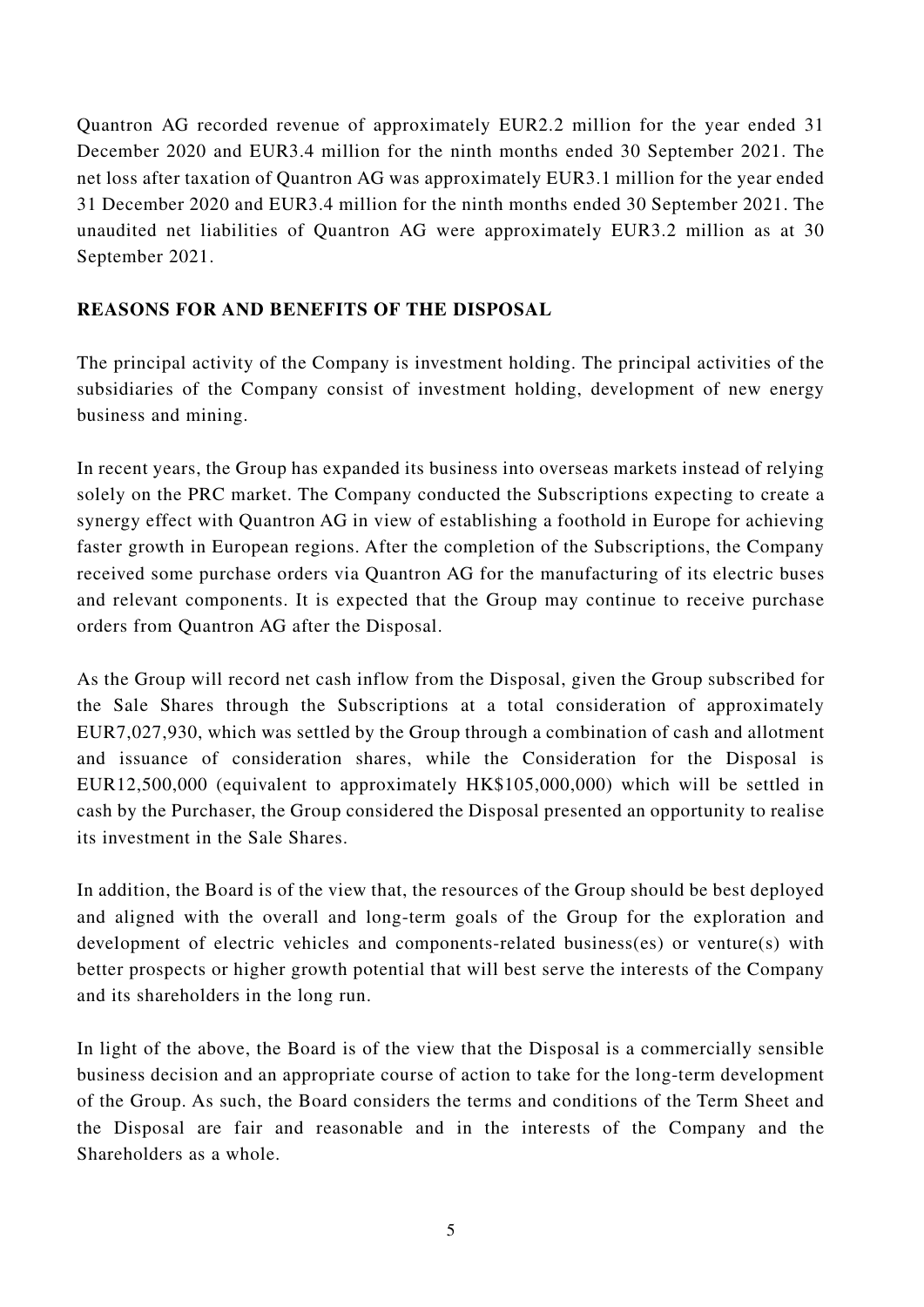## **INTENDED USE OF PROCEEDS FROM THE DISPOSAL**

The net proceeds from the Disposal, after deducting transaction costs, are estimated to be approximately EUR12,450,000 (equivalent to approximately HK\$104,580,000), which is intended to be used for the development and expansion of the Company's electric vehicle business and general working capital purposes.

#### **FINANCIAL EFFECT OF THE DISPOSAL**

The Sale Shares is classified as financial asset at fair value through profit or loss in the Group's consolidated financial statements. Upon Completion, the Company will cease to hold any equity interest in Quantron AG.

The acquisition cost of the Sale Shares, being the consideration for the Subscriptions was approximately HK\$64.9 million.

The Group expects to recognise an unaudited gain of approximately HK\$39.7 million as a result of the Disposal, which is calculated based on the estimated proceeds from the Disposal of approximately HK\$105.0 million, deducted by the book value of the Sale Shares on the consolidated financial statements of the Group of approximately HK\$64.8 million and the estimated transaction cost of approximately HK\$0.5 million for the Disposal. The actual gain or loss as a result of the Disposal to be recorded by the Group is subject to audit and will be assessed after the Completion.

## **LISTING RULES IMPLICATIONS**

As one or more of the applicable percentage ratios in respect of the Disposal as calculated under Rule 14.07 of the Listing Rules exceeds 25% but are less than 75%, the Disposal constitutes a major transaction for the Company under Rule 14.06(4) of the Listing Rules.

The Company will publish further announcements upon the entering of the definitive sale and purchase agreement with the Purchaser.

A SGM will be convened and held for the Shareholders to consider and, if thought fit, approve the Term Sheet and the transactions contemplated thereunder. A circular containing, among other things, further details of the Term Sheet, together with a notice convening the SGM, is expected to be despatched to the Shareholders on or before 22 July 2022, as additional time is required for the entering of the definitive sale and purchase agreement and preparation of the financial information of Quantron AG.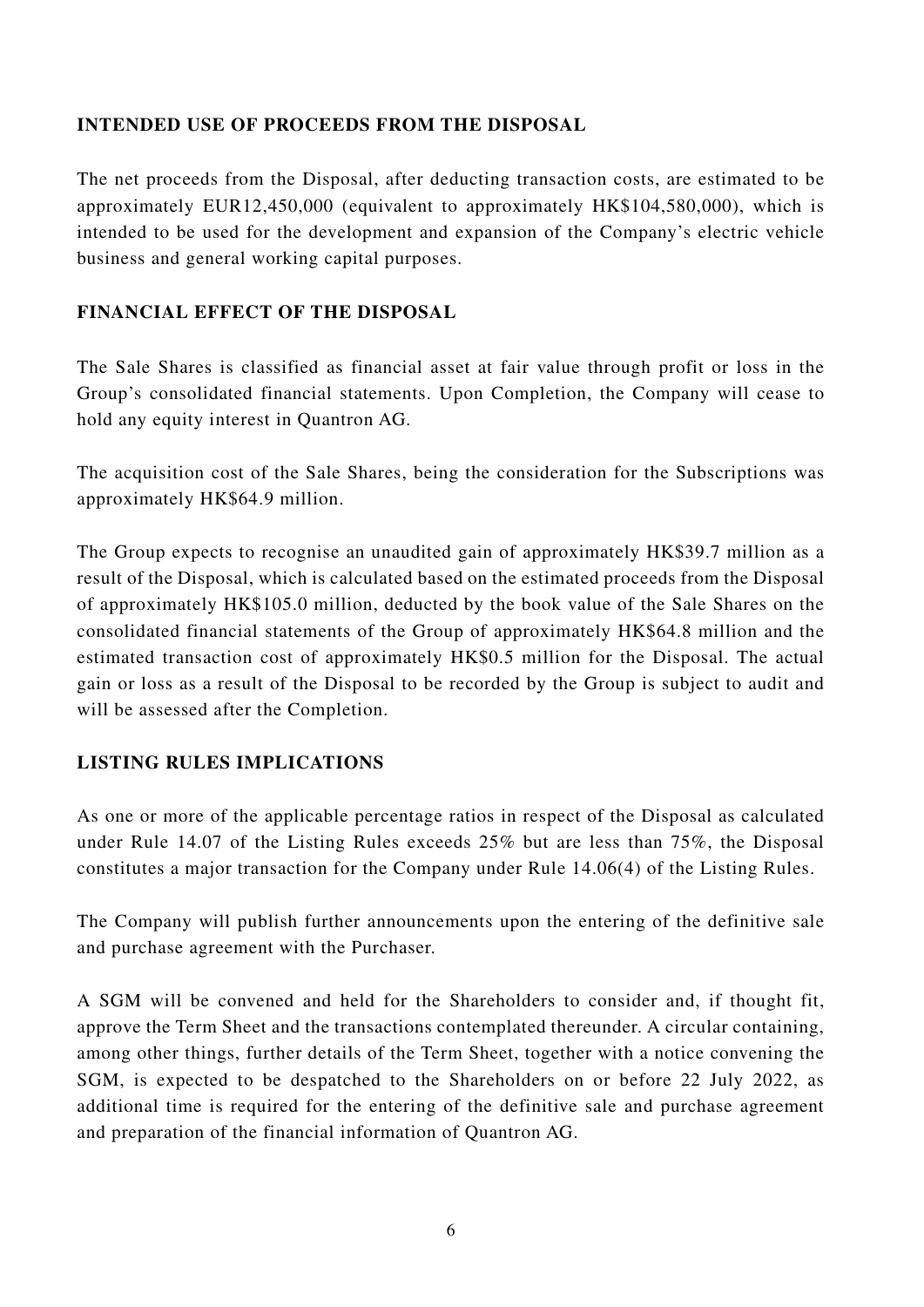**Completion of the Disposal is subject to the satisfaction of the conditions precedent under the Term Sheet and definitive sale and purchase agreements to be entered by the Company and the Purchaser. Shareholders and potential investors are advised to exercise caution when dealing in the Shares.**

#### **DEFINITIONS**

| "Board"               | the board of Directors                                                                                                                                                                                                                     |
|-----------------------|--------------------------------------------------------------------------------------------------------------------------------------------------------------------------------------------------------------------------------------------|
| "Company"             | Ev Dynamics (Holdings) Limited, a company incorporated under<br>the laws of Bermuda with limited liability, the issued shares of<br>which are listed on the Main Board of the Stock Exchange (stock<br>code: 476)                          |
| "Completion"          | completion of the Disposal subject to and upon the respective<br>terms and conditions of the Term Sheet                                                                                                                                    |
| "connected person(s)" | has the meaning ascribed to it under the Listing Rules                                                                                                                                                                                     |
| "Consideration"       | consideration<br>EUR12,500,000<br>(equivalent<br>the<br>of<br>to<br>approximately HK\$105,000,000) for the Disposal under the Term<br>Sheet                                                                                                |
| "Director(s)"         | the director(s) of the Company                                                                                                                                                                                                             |
| "Disposal"            | the disposal of the Sale Shares by the Company to the Purchaser<br>under the Term Sheet subject to the principal terms and<br>conditions as disclosed in this announcement and the definitive<br>sale and purchase agreement to be entered |
| "EUR"                 | Euros, the lawful currency of the member states of the European<br>Union                                                                                                                                                                   |
| "Group"               | the Company and its subsidiaries                                                                                                                                                                                                           |
| "HK\$"                | Hong Kong dollars, the lawful currency of Hong Kong                                                                                                                                                                                        |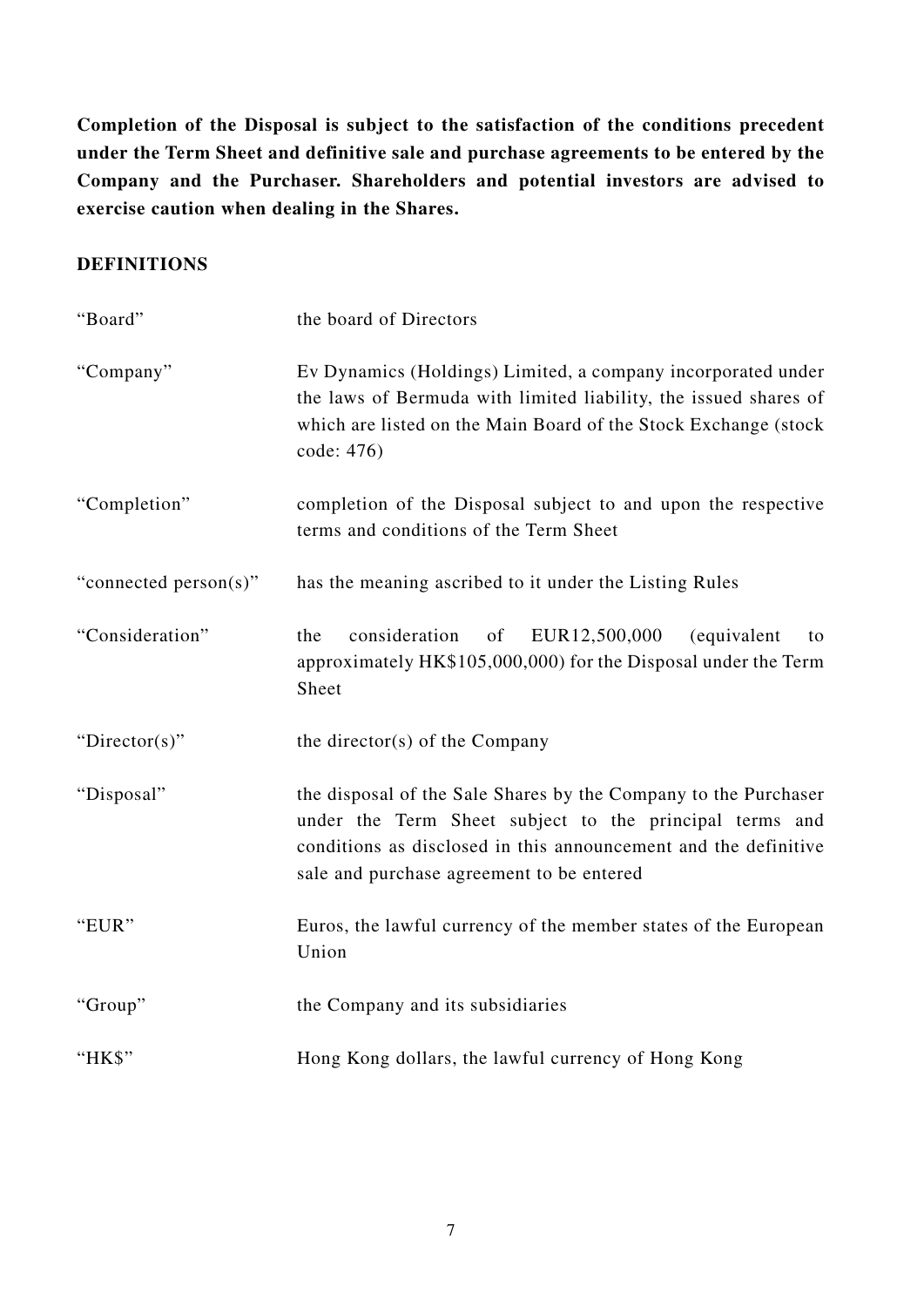| "Hong Kong"      | the Hong Kong Special Administrative Region of the People's<br>Republic of China                                                                                                                                                                                                      |
|------------------|---------------------------------------------------------------------------------------------------------------------------------------------------------------------------------------------------------------------------------------------------------------------------------------|
| "Listing Rules"  | the Rules Governing the Listing of Securities on the Stock<br>Exchange                                                                                                                                                                                                                |
| "PRC"            | the People's Republic of China                                                                                                                                                                                                                                                        |
| "Purchaser"      | YCapital EV Technology Limited, a company incorporated in<br>British Virgin Islands, which is wholly owned by YCapital Group<br>Limited as at the date of this announcement                                                                                                           |
| "Quantron AG"    | a company incorporated in Germany with limited liability and<br>owned as to 13.85% by the Company, as to 28.85% by other<br>investors and as to 57.3% by Mr. Andreas Haller as at the date of<br>this announcement                                                                    |
| "Sale Shares"    | 9,157 shares of Quantron AG subscribed by the Company under<br>the Subscriptions, representing approximately 13.85% of equity<br>interest in Quantron AG as at the date of this announcement                                                                                          |
| "SGM"            | the special general meeting of the Company to be convened and<br>held by the Company for the Shareholders to consider, and if<br>thought fit, approve the Term Sheet or the definitive sales and<br>purchase agreements to be entered and the transactions<br>contemplated thereunder |
| "Share $(s)$ "   | ordinary share(s) of $HK$0.01$ each in the share capital of the<br>Company                                                                                                                                                                                                            |
| "Shareholder(s)" | $holder(s)$ of the Share(s)                                                                                                                                                                                                                                                           |
| "Stock Exchange" | The Stock Exchange of Hong Kong Limited                                                                                                                                                                                                                                               |